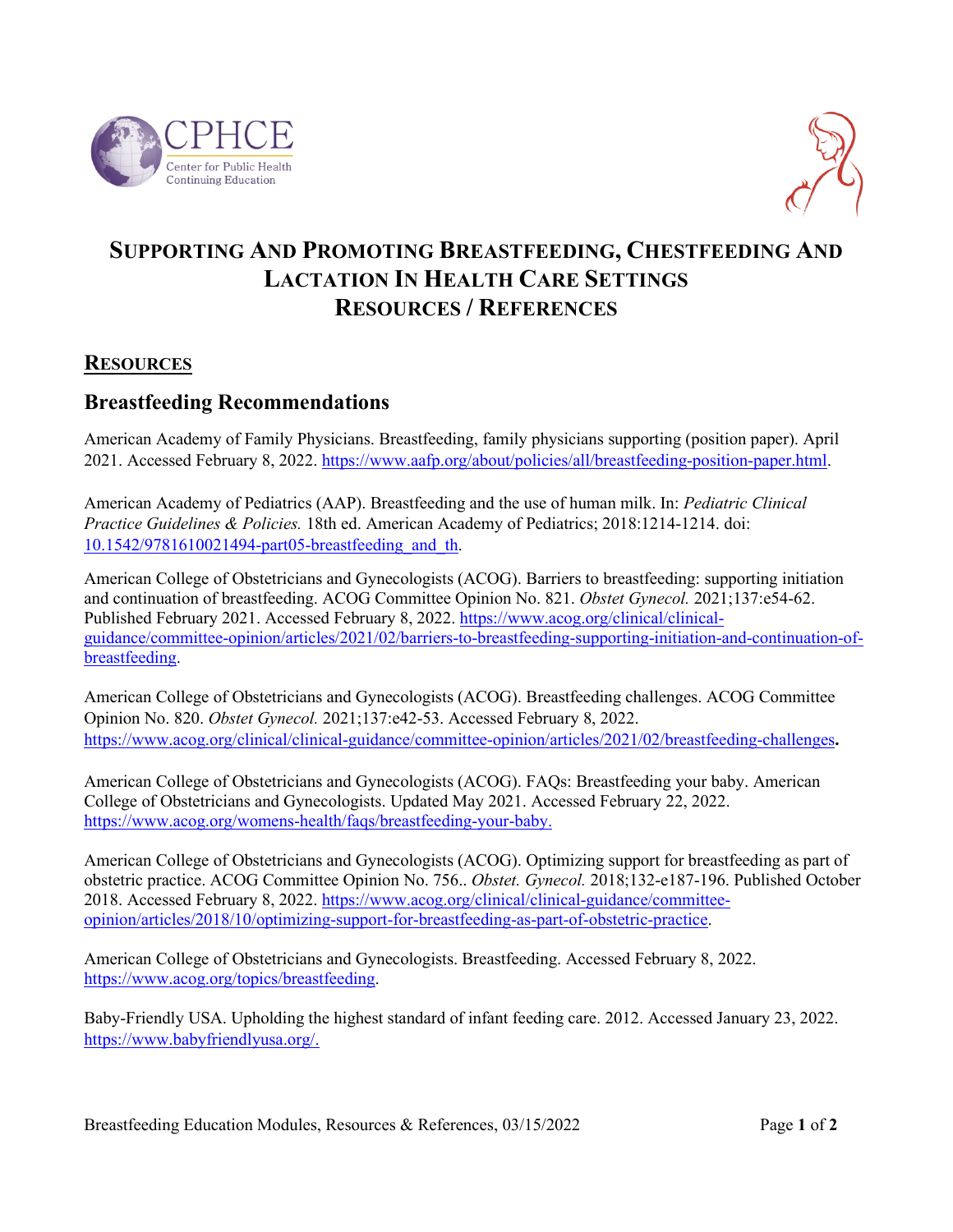Blair PS, Ball HL, McKenna JJ, et al. Bedsharing and breastfeeding: The Academy of Breastfeeding Medicine protocol #6, revision 2019 [published correction appears in Breastfeed Med. 2021 Aug;16(8):662]. *Breastfeed Med*. 2020;15(1):5-16. doi: [10.1089/bfm.2019.29144.psb.](https://pubmed.ncbi.nlm.nih.gov/31898916/)

Bright Futures: guidelines for health supervision of infants, children, and adolescents, pocket guide. American Academy of Pediatrics. 2017;4. Accessed February 8, 2022. [https://brightfutures.aap.org/Bright%20Futures%20Documents/BF4\\_POCKETGUIDE.pdf.](https://brightfutures.aap.org/Bright%20Futures%20Documents/BF4_POCKETGUIDE.pdf)

Centers for Disease Control and Prevention. Breastfeeding. Reviewed November 19, 2021. Accessed February 8, 2022. [https://www.cdc.gov/breastfeeding/index.htm.](https://www.cdc.gov/breastfeeding/index.htm)

Eidelman AI, Schanler RJ, Johnston M, Landers S, Nobles L, Szucs et al. Policy statement: breastfeeding and the use of human milk. *Pediatrics.* 2012;129(3):e827-e841. doi: [10.1542/peds.2011-3552.](https://publications.aap.org/pediatrics/article/129/3/e827/31785/Breastfeeding-and-the-Use-of-Human-Milk)

Kellams A, Harrel C, Omage S, Gregory C, Rosen-Carole C, Academy of Breastfeeding Medicine. ABM clinical protocol #3: supplementary feedings in healthy term breastfed neonate, revised 2017. *Breastfed Med.*  2017;12(3):1-11. doi: [10.1089/bfm.2017.29038.ajk.](https://abm.memberclicks.net/assets/DOCUMENTS/PROTOCOLS/3-supplementation-protocol-english.pdf) 

National Association of County & City Health Officials. Continuity of care in breastfeeding support: a blueprint for communities. Published 2021. Accessed February 8, 2022. [http://www.breastfeedingcontinuityofcare.org/breastfeedingcoc/blueprint.](http://www.breastfeedingcontinuityofcare.org/breastfeedingcoc/blueprint)

Office of the Surgeon General. The Surgeon General's call to action to support breastfeeding. Washington, DC: U.S. Department of Health and Human Services; 2011: [https://www.hhs.gov/surgeongeneral/reports-and](https://www.hhs.gov/surgeongeneral/reports-and-publications/)[publications/.](https://www.hhs.gov/surgeongeneral/reports-and-publications/)

Sriraman NK, Evans AE, Lawrence R, Noble L, and the Academy of Breastfeeding Medicine. Academy of Breastfeeding Medicines' 2017 position statement on informal breast milk sharing for the term healthy infant. *Breastfeed Med.* 2018;13(1):2-4. doi: [10.1089/bfm.2017.29064.nks.](https://abm.memberclicks.net/assets/DOCUMENTS/ABM)

World Health Organization (WHO). Infant and young child feeding. Published June 8, 2021. Accessed January 25, 2022. [https://www.who.int/news-room/fact-sheets/detail/infant-and-young-child-feeding.](https://www.who.int/news-room/fact-sheets/detail/infant-and-young-child-feeding)

World Health Organization. Breastfeeding. Accessed January 22, 2022[. https://www.who.int/health](https://www.who.int/health-topics/breastfeeding#tab=tab_2)[topics/breastfeeding#tab=tab\\_2.](https://www.who.int/health-topics/breastfeeding#tab=tab_2)

## **Evidence that breastfeeding or human milk benefits infant or maternal health**

Andersson, Y., Hammarström, M.-L., Lönnerdal, B., Graverholt, G., Fält, H., & Hernell, O. Formula feeding skews immune cell composition toward adaptive immunity compared to breastfeeding. *J Immunol*. 2009;183(7):4322–4328. doi: [10.4049/jimmunol.0900829.](https://doi.org/10.4049/jimmunol.0900829)

Bartick M, Boisvert ME, Philipp BL, Feldman-Winter L. Trends in breastfeeding interventions, skin-to-skin care, and sudden infant death in the first 6 days after birth. *J Pediatr.* 2020;218: 11-15. doi: [10.1016/j.jpeds.2019.09.069.](https://doi.org/10.1016/j.jpeds.2019.09.069)

Borra C, Iacovou M, Sevilla A. New Evidence on breastfeeding and postpartum depression: the importance of understanding women's intentions. *Matern Child Health J*. 2015;*19*(4):897–907. doi[:10.1007/s10995-014-1591-z.](https://doi.org/10.1007/s10995-014-1591-z)

Breastfeeding Education Modules, Resources & References, 03/15/2022 Page **2** of **3**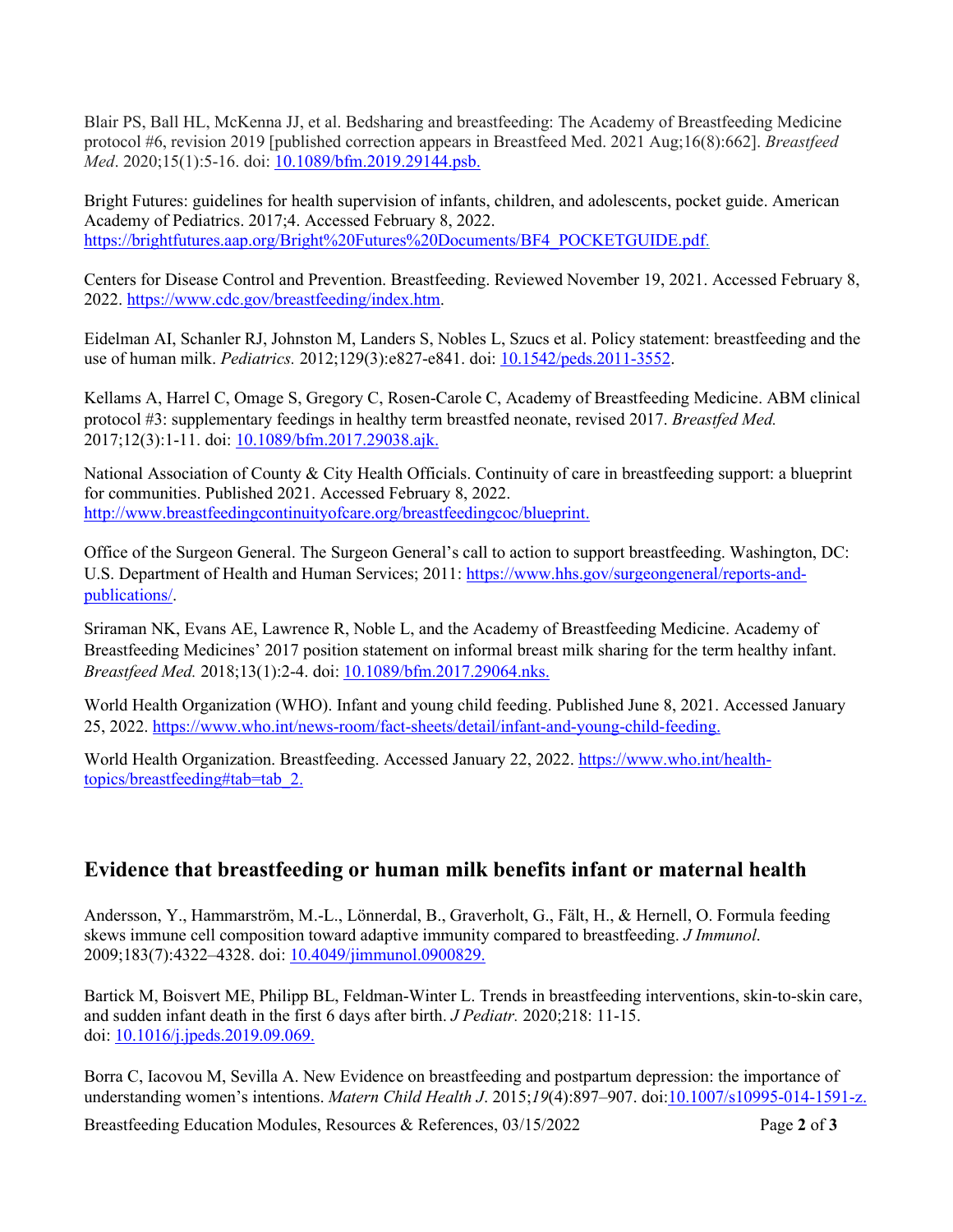Chantry CJ, Howard CR, Auinger, P. Full breastfeeding duration and associated decrease in respiratory tract infection in US Children. *Pediatrics*. 2006;117(2):425–432.doi: [10.1542/peds.2004-2283.](https://doi.org/10.1542/peds.2004-2283)

Colaizy TT, Bartick MC, Jegier BJ, Green BD, Reinhold AG, Schaefer AJ et al. Impact of optimized breastfeeding on the costs of necrotizing enterocolitis in extremely low birthweight infants. *J Pediatr.*  2016;175:100-105.e2. doi: [10.1016/j.jpeds.2016.03.040.](https://doi.org/10.1016/j.jpeds.2016.03.040)

Frank NM, Lynch KF, Uusitalo U, Yang J, Lönnrot M, Virtanen SM. The relationship between breastfeeding and reported respiratory and gastrointestinal infection rates in young children. *BMC Pediatr.* 2019;19(339):1-12. doi: [10.1186/s12887-019-1693-2.](https://bmcpediatr.biomedcentral.com/articles/10.1186/s12887-019-1693-2) 

Hamdan A, Tamim H. The relationship between postpartum depression and breastfeeding. *Int J Psychiatry Med*. 2012;43(3):243–259. doi: [10.2190/PM.43.3.d.](https://journals.sagepub.com/doi/10.2190/PM.43.3.d)

Heikkilä K, Kelly Y, Renfrew MJ, Sacker A, Quigley MA. Breastfeeding and educational achievement at age 5. *Matern Child Nutr*. 2014;10(1):92–101. doi: [10.1111/j.1740-8709.2012.00402.x](https://doi.org/10.1111/j.1740-8709.2012.00402.x).

Li R, Ware J, Chen A, Nelson JM, Kmet JM, Parks SE et al. Breastfeeding and post-perinatal deaths in the United States, a national prospective cohort study. *Lancet Reg Health Am.* 2022;5:1-14. doi: [10.1016/j.lana.2021.100094.](https://doi.org/10.1016/j.lana.2021.100094)

Mörelius E, Örtenstrand A, Theodorsson E, Frostell A. A randomised trial of continuous skin-to-skin contact after preterm birth and the effects on salivary cortisol, parental stress, depression, and breastfeeding. *Early Hum Dev*, 2015;91(1):63–70. doi: [10.1016/j.earlhumdev.2014.12.005.](https://doi.org/10.1016/j.earlhumdev.2014.12.005)

Nimbalkar SM, Patel VK, Patel DV, Nimbalkar AS, Sethi A, Phatak A. Effect of early skin-to-skin contact following normal delivery on incidence of hypothermia in neonates more than 1800 g. *Obstet Gynecol Survey.*  2014;69(8):458–459. doi: [10.1097/01.ogx.0000453819.39234.05.](https://doi.org/10.1097/01.ogx.0000453819.39234.05)

Schwarz EB, Ray RM, Stuebe AM, Allison MA, Ness RB, Freiberg MS et al. Duration of lactation and risk factors for maternal cardiovascular disease. *Obstet Gynecol.* 2009;113(5):974-982. doi: [10.1097/01.aog.0000346884.67796.ca.](https://doi.org/10.1097/01.aog.0000346884.67796.ca)

Stewart CJ, Ajami NJ, O'Brien JL, Hutchinson DS, Smith DP, Wong MC et al. Temporal development of the gut microbiome in early childhood from the TEDDY study. *Nature*. 2018;562:583-588. doi: [10.1038/s41586-018-](https://doi.org/10.1038/s41586-018-0617-x)  $0617-x.$ 

Vennemann MM, Bajanowski T, Brinkmann B, Jorch G, Yücesan K, Sauerland C et al. Does breastfeeding reduce the risk of sudden infant death syndrome? *Pediatrics*. 2009;123(3):e406-e410. doi: [10.1542/peds.2008-](https://doi.org/10.1542/peds.2008-2145) [2145.](https://doi.org/10.1542/peds.2008-2145)

Wang L, Collins C, Ratliff M, Xie B, Wang Y. (2017). Breastfeeding reduces childhood obesity risks. *Child Obes.* 2017;13(3):197–204. doi: [10.1089/chi.2016.0210.](https://doi.org/10.1089/chi.2016.0210)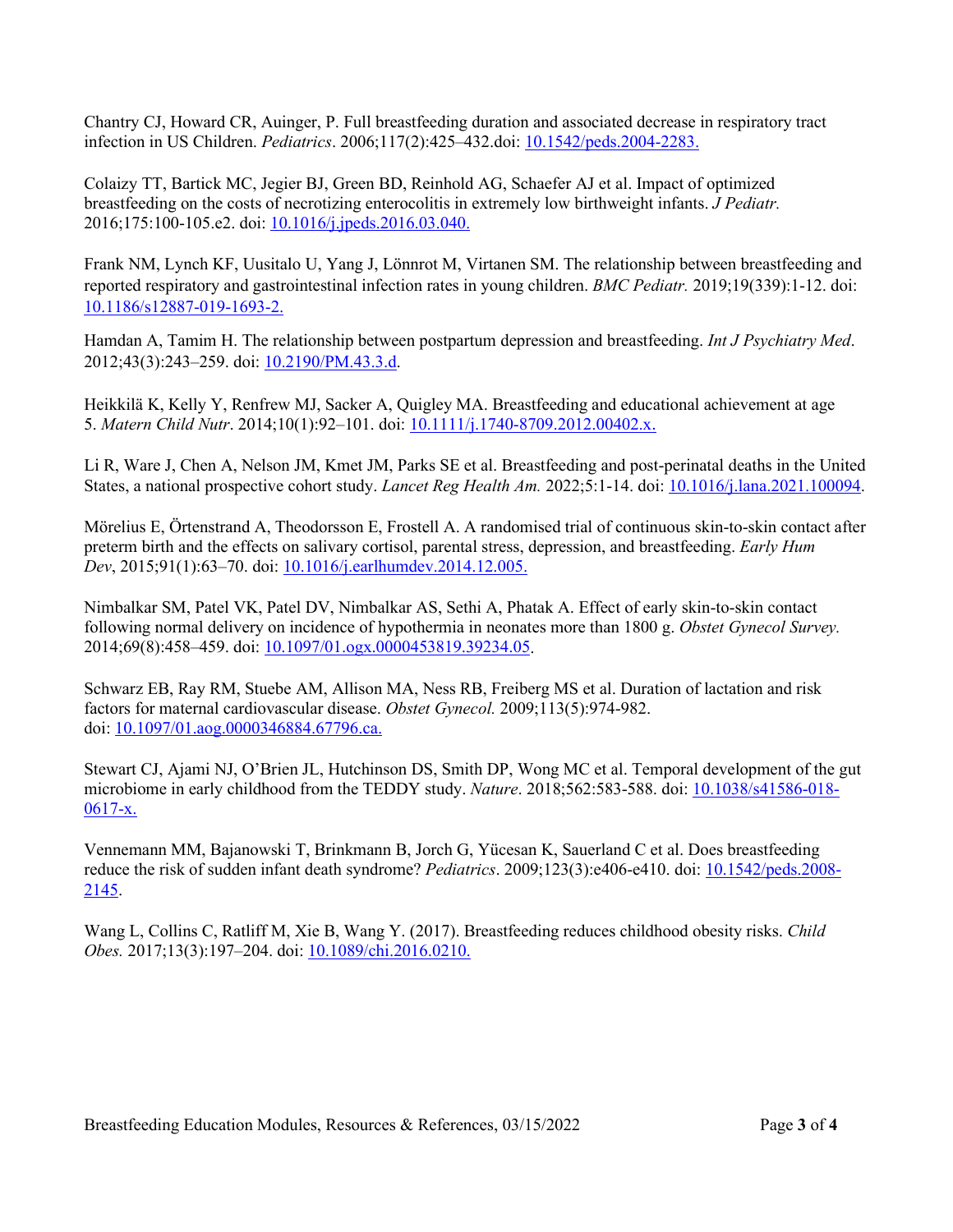## **Evidence-based Interventions to support breastfeeding**

Anderson G, Moore E, Hepworth J, Bergman N. Early skin-to-skin contact for mothers and their healthy newborn infants. *Cochrane Database Syst Rev.* 2003;(2):CD003519. doi: [10.1002/14651858.cd003519.](https://doi.org/10.1002/14651858.cd003519)

Chapman S. Lancet Breastfeeding Series is a call to action. Evidently Cochrane. Published January 29, 2016. Accessed February 11, 2022[. http://www.evidentlycochrane.net/lancet-breastfeeding-series/.](http://www.evidentlycochrane.net/lancet-breastfeeding-series/)

DiGirolamo AM, Grummer-Strawn LM, Fein SB. Effect of maternity-care practices on breastfeeding. *Pediatrics*. 2008;122(Supplement 2):S43–S49. doi: [10.1542/peds.2008-1315e.](https://doi.org/10.1542/peds.2008-1315e)

Feldman-Winter L, Kellams A, Peter-Wohl S, Taylor JS, Lee KG, Terrell MJ et al. Evidence-based updates on the first week of exclusive breastfeeding among infants ≥35 weeks. *Pediatrics.* 2020;145(4):e20183696. doi: [10.1542/peds.2018-3696.](https://publications.aap.org/pediatrics/article/145/4/e20183696/36972/Evidence-Based-Updates-on-the-First-Week-of) 

Feltner C, Weber RP, Stuebe A, Grodensky CA, Orr C, Viswanathan M. Breastfeeding programs and policies, breastfeeding uptake, and maternal health outcomes in developed countries: comparative effectiveness review No. 210. AHRQ Publication No. 18-EHC014-EF. Rockville, MD: Agency for Healthcare Research and Quality; July 2018. doi: [10.23970/AHRQEPCCER210.](https://effectivehealthcare.ahrq.gov/products/breastfeeding/research)

Ip S, Chung M, Raman G, Trikalinos TA, Lau J. A summary of the Agency for Healthcare Research and Quality's evidence report on breastfeeding in developed countries. *Breastfeed Med.* 2009;4(s1):S-17-S-30. doi: [10.1089/bfm.2009.0050.](https://doi.org/10.1089/bfm.2009.0050)

Kim SK, Park S, Oh J, Kim J, Ahn S. Interventions promoting exclusive breastfeeding up to six months after birth: a systematic review and meta-analysis of randomized controlled trials [published correction appears in Int J Nurs Stud. 2019 Jan;89:132-137]. *Int J Nurs Stud*. 2018;80:94-105. doi: [10.1016/j.ijnurstu.2018.01.004.](https://pubmed.ncbi.nlm.nih.gov/29407349/)

Lu MC, Lange L, Slusser W, Hamilton J, Halfon N. Provider encouragement of breast-feeding. *Obstet. Gynecol.*  2001;97(2):290–295. doi: [10.1097/00006250-200102000-00023.](https://doi.org/10.1097/00006250-200102000-00023)

McFadden A, Gavine A, Renfrew MJ, Wade A, Buchanan P, Taylor JL et al. Support for healthy breastfeeding mothers with healthy term babies (review). *Cochrane Database Syst Rev*. 2017(2):CD001141. doi: [10.1002/14651858.CD001141.pub5.](https://www.cochranelibrary.com/cdsr/doi/10.1002/14651858.CD001141.pub5/full)

Mullen K, Conrad L, Hoadley G, Iannone D. Family‐Centered Maternity Care: One hospital's quest for excellence. *Nurs Women's Health* 2007;*11*(3): 282–290. doi: 10.1111/*j*.1751-486x.2007.00166.x.

Patnode CD, Henninger ML, Senger CA, Perdue LA, Whitlock EP. Primary care interventions to support breastfeeding: updated evidence report and systematic review for the US Preventive Services Task Force. *JAMA.* 2016;316(16):1694–1705. doi[:10.1001/jama.2016.8882.](https://jamanetwork.com/journals/jama/fullarticle/2571248)

Patterson JA, Keuler NS, Buckingham WR. Differences in exclusive breastfeeding rates in US hospitals according to Baby-Friendly Hospital Initiative Designation and Area Deprivation Index Category. *Breastfeed Med.* 2021;16(10):799–806. doi[:10.1089/bfm.2021.0050.](https://doi.org/10.1089/bfm.2021.0050)

Breastfeeding Education Mod[ules, Resources & Refer](https://doi.org/10.1093/jn/137.2.484)ences, 03/15/2022 Page **4** of **5** Pérez-Escamilla R. Evidence based breast-feeding promotion: The Baby-Friendly Hospital Initiative. *The JN.* 2007;137(2):484–487. doi: 10.1093/jn/137.2.484.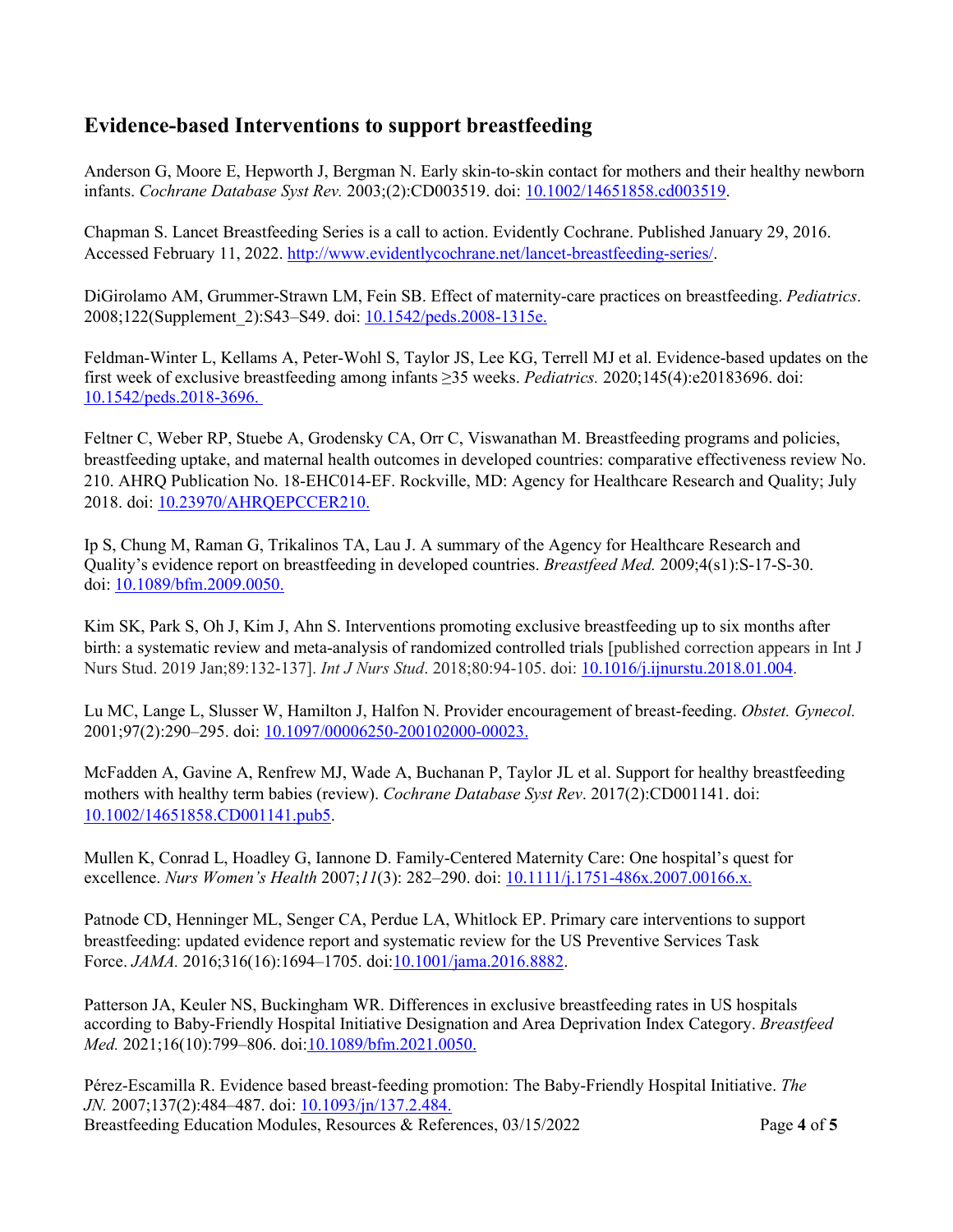Perrine CG, Scanlon KS, Li R, Odom E, Grummer-Strawn LM. Baby-Friendly Hospital Practices and meeting exclusive breastfeeding intention. *Pediatrics.* 2012;130(1):54–60. doi: [10.1542/peds.2011-3633.](https://doi.org/10.1542/peds.2011-3633)

Sharifah H, Lee KS, Ho JJ. Separate care for new mother and infant versus rooming-in for increasing the duration of breastfeeding. *Cochrane Database of Syst Rev.* 2007;(3):CD006641. doi: [10.1002/14651858.cd006641.](https://doi.org/10.1002/14651858.cd006641)

World Health Organization. Nutrition and food safety: ten steps to successful breastfeeding. Accessed January 23, 2022. [https://www.who.int/teams/nutrition-and-food-safety/food-and-nutrition-actions-in-health-systems/ten](https://www.who.int/teams/nutrition-and-food-safety/food-and-nutrition-actions-in-health-systems/ten-steps-to-successful-breastfeeding)[steps-to-successful-breastfeeding.](https://www.who.int/teams/nutrition-and-food-safety/food-and-nutrition-actions-in-health-systems/ten-steps-to-successful-breastfeeding)

### **Evidence-based Interventions supporting breastfeeding initiation or duration**

Balogun OO, O'Sullivan EJ, McFadden A, Ota E, Gavine A, Garner CD et al. Interventions for promoting the initiation of breastfeeding. *Cochrane Database Syst Rev*. 2016;(11):CD001688. doi: [10.1002/14651858.CD001688.pub3/.](https://www.cochranelibrary.com/cdsr/doi/10.1002/14651858.CD001688.pub3/full)

Borger C, Weinfield NS, Paolicelli C, Sun B, May L. Prenatal and postnatal experiences predict breastfeeding patterns in the WIC Infant and Toddler Feeding Practices Study-2. *Breastfeed Med.* 2021;16(11):869–877. doi: [10.1089/bfm.2021.0054.](https://doi.org/10.1089/bfm.2021.0054)

Nguyen TT, Withers M, Hajeebhoy N, Frongillo EA. Infant formula feeding at birth Is common and inversely associated with subsequent breastfeeding behavior in Vietnam. *J Nutr.* 2016;146(10):2102-2108. doi: [10.3945/jn.116.235077.](https://academic.oup.com/jn/article/146/10/2102/4653335) 

## **Breastfeeding support for women in the workplace**

Abdulwadud O, Snow MA. Interventions in the workplace to support breastfeeding women in employment. *Cochrane Database Syst Rev.* 2012;(10):CD006177. doi: [10.1002/14651858.CD006177.pub3.](https://www.cochranelibrary.com/cdsr/doi/10.1002/14651858.CD006177.pub3/full) 

Fact Sheet, your Right as a Nursing Mother to Pump Breast Milk at Work. New York State Department of Labor. Accessed February 10, 2022[. https://dol.ny.gov/system/files/documents/2021/03/fact-sheet-your-right-as-a](https://dol.ny.gov/system/files/documents/2021/03/fact-sheet-your-right-as-a-nursing-mother-to-pump-breast-milk-at-work-p708.pdf)[nursing-mother-to-pump-breast-milk-at-work-p708.pdf.](https://dol.ny.gov/system/files/documents/2021/03/fact-sheet-your-right-as-a-nursing-mother-to-pump-breast-milk-at-work-p708.pdf)

New York State Department of Health. For breastfeeding mothers going back to work. Updated May 2017. Accessed March 1, 2022.

[https://www.health.ny.gov/prevention/nutrition/wic/breastfeeding/back\\_to\\_work\\_moms.htm.](https://www.health.ny.gov/prevention/nutrition/wic/breastfeeding/back_to_work_moms.htm)

U.S. Department of Agriculture. Breastfeeding: making it work toolkit. WIC Works Resource System, Accessed February 10, 2022.<https://wicworks.fns.usda.gov/resources/breastfeeding-making-it-work-toolkit>

U.S. Department of Health and Human Services, Health Resources Administration, Maternal and Child Health Bureau. The business case for breastfeeding: easy steps to supporting breastfeeding employees. 2008. Accessed February 8, 2022. [https://www.womenshealth.gov/breastfeeding/breastfeeding-home-work-and](https://www.womenshealth.gov/breastfeeding/breastfeeding-home-work-and-public/breastfeeding-and-going-back-work/business-case)[public/breastfeeding-and-going-back-work/business-case.](https://www.womenshealth.gov/breastfeeding/breastfeeding-home-work-and-public/breastfeeding-and-going-back-work/business-case)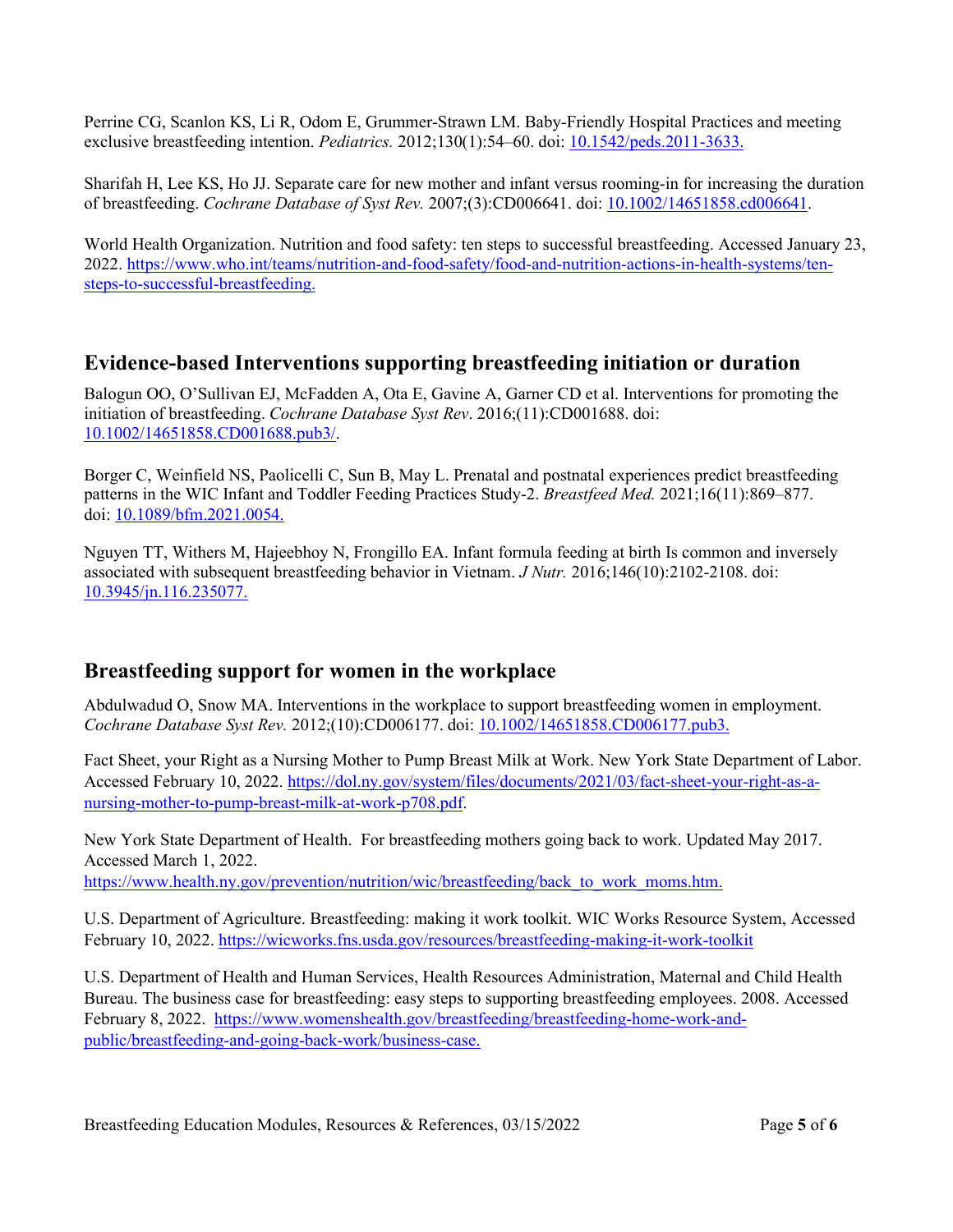## **Substance Use During Pregnancy and Breastfeeding**

American Academy of Pediatrics Committee on Substance Abuse and Committee on Fetus and Newborn. Behnke M, Smith VC. Prenatal substance abuse: short and long-term effects on the exposed fetus*. Pediatrics.* American Academy of Pediatrics Publication. 2013;131(3):e1009-e1024. doi: [10.1542/peds.2012-3931.](https://doi.org/10.1542/peds.2012-3931)

American College of Obstetrics and Gynecologists. Substance abuse reporting and pregnancy: the role of the obstetrician-gynecologist. Committee opinion No. 473. *Obstet Gynecol.* 2011;117: 200-201. Published January 2011. Accessed February 8, 2022[. https://www.acog.org/-/media/project/acog/acogorg/clinical/files/committee](https://www.acog.org/-/media/project/acog/acogorg/clinical/files/committee-opinion/articles/2011/01/substance-abuse-reporting-and-pregnancy.pdf)[opinion/articles/2011/01/substance-abuse-reporting-and-pregnancy.pdf.](https://www.acog.org/-/media/project/acog/acogorg/clinical/files/committee-opinion/articles/2011/01/substance-abuse-reporting-and-pregnancy.pdf)

Breastfeeding Grand Rounds 2019. Breastfeeding Recommendations for Women Impacted by Opioid Use Disorder and Infants with Neonatal Abstinence Syndrome. University at Albany, SUNY, School of Public Health. 2019. Accessed February 10, 2022. [https://www.albany.edu/cphce/bfgr19.shtml.](https://www.albany.edu/cphce/bfgr19.shtml)

Neonatal abstinence syndrome. National Center on Substance Abuse and Child Welfare, Substance Abuse and Mental Health Services Administration. Accessed February 10, 2022. [https://ncsacw.samhsa.gov/topics/neonatal](https://ncsacw.samhsa.gov/topics/neonatal-abstinence-syndrome.aspx)[abstinence-syndrome.aspx.](https://ncsacw.samhsa.gov/topics/neonatal-abstinence-syndrome.aspx)

Reece-Stremtan S, Marinelli KA, Academy of Breastfeeding Medicine. ABM clinical protocol #21: guidelines for breastfeeding and substance use or substance use disorder, Revised 2015. *Breastfeed Med*. 2015;10(3):135-141. doi: [10.1089/bfm.2015.9992.](https://abm.memberclicks.net/assets/DOCUMENTS/PROTOCOLS/21-drug-dependency-protocol-english.pdf) 

## **Marijuana Use During Pregnancy and Breastfeeding**

American Academy of Pediatrics Committee on Substance Use and Prevention and Section on Breastfeeding. Ryan SA, Ammerman SD, O'Connor ME. Marijuana use during pregnancy and breastfeeding: implications for neonatal and childhood outcomes. *Pediatrics.* American Academy of Pediatrics Publication. 2018;142(3):e20181889. doi[: 10.1542/peds.2018.1889.](https://doi.org/10.1542/peds.2018-1889)

American College of Obstetricians and Gynecologists. Marijuana use during pregnancy and lactation. ACOG Committee Opinion No. 722. *Obstet Gynecol*. 2017;130(4): e205-e209. Published October 2017. Accessed February 8, 2022. [https://www.acog.org/-/media/project/acog/acogorg/clinical/files/committee](https://www.acog.org/-/media/project/acog/acogorg/clinical/files/committee-opinion/articles/2017/10/marijuana-use-during-pregnancy-and-lactation.pdf)[opinion/articles/2017/10/marijuana-use-during-pregnancy-and-lactation.pdf.](https://www.acog.org/-/media/project/acog/acogorg/clinical/files/committee-opinion/articles/2017/10/marijuana-use-during-pregnancy-and-lactation.pdf)

Cannabis control board approves cannabinoid hemp regulations. New York State Office of Cannabis Management. Accessed February 8, 2022. [https://cannabis.ny.gov/.](https://cannabis.ny.gov/)

Centers for Disease Control and Prevention. Marijuana and public health: health effects of marijuana. Reviewed June 2, 2021. Accessed February 8, 2022. [https://www.cdc.gov/marijuana/health-effects.html.](https://www.cdc.gov/marijuana/health-effects.html)

U.S Food and Drug Administration. What you should know about using cannabis, including CBD, when pregnant or breastfeeding.. Updated October 16, 2019. Accessed February 8, 2022. [https://www.fda.gov/consumers/consumer-updates/what-you-should-know-about-using-cannabis-including-cbd](https://www.fda.gov/consumers/consumer-updates/what-you-should-know-about-using-cannabis-including-cbd-when-pregnant-or-breastfeeding)[when-pregnant-or-breastfeeding.](https://www.fda.gov/consumers/consumer-updates/what-you-should-know-about-using-cannabis-including-cbd-when-pregnant-or-breastfeeding)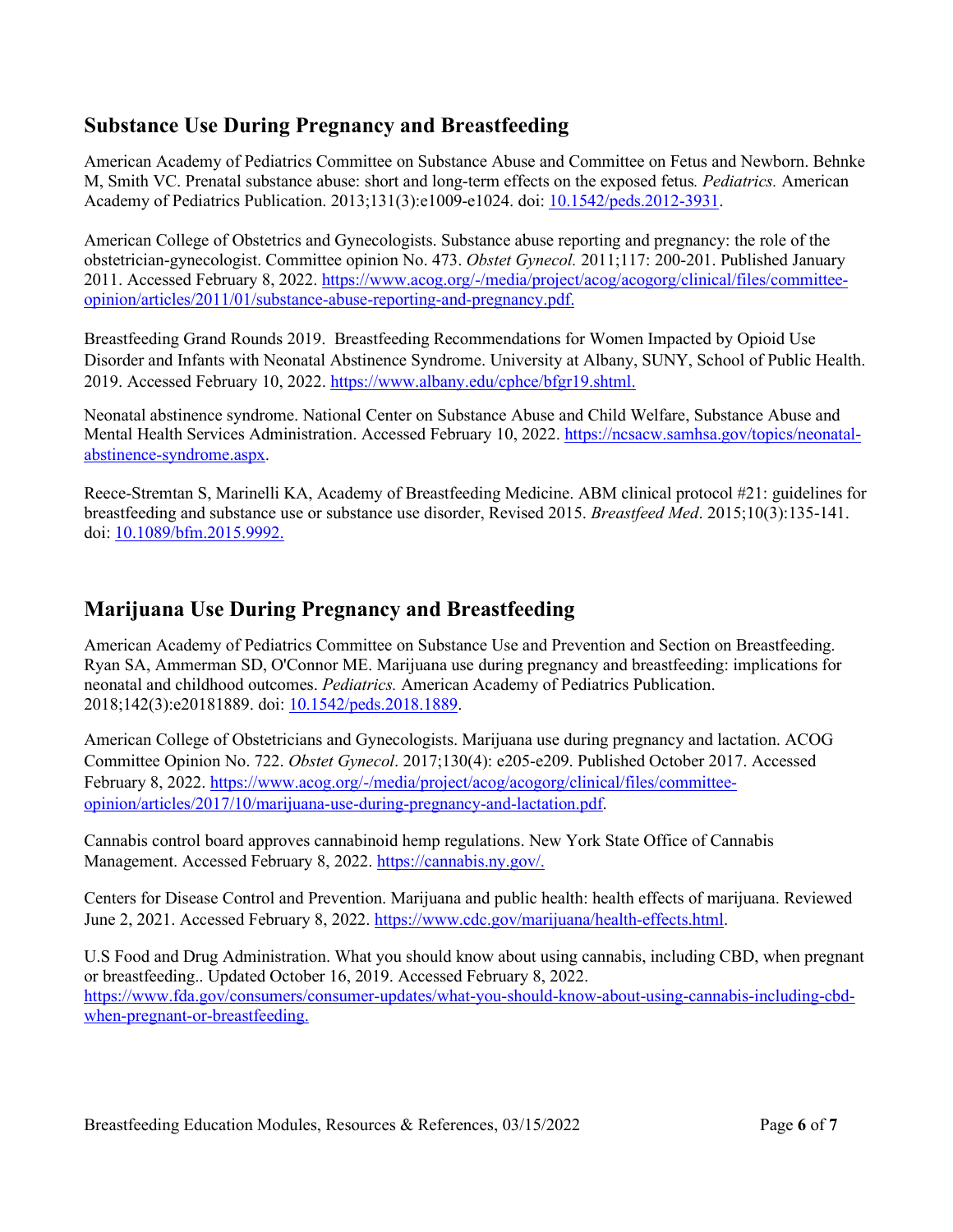## **Contraindications to Breastfeeding or Feeding Expressed Milk**

Centers for Disease Control and Prevention. Contraindications to breastfeeding or feeding expressed milk to infants. Reviewed August 10, 2021. Accessed February 8, 2022. [https://www.cdc.gov/breastfeeding/breastfeeding-special-circumstances/contraindications-to-breastfeeding.html.](https://www.cdc.gov/breastfeeding/breastfeeding-special-circumstances/contraindications-to-breastfeeding.html)

New York State Department of Health. Policy statement: situations where breastfeeding is contraindicated or not advisable.. Published January 2018. Accessed February 8, 2022. [https://www.health.ny.gov/diseases/aids/providers/testing/perinatal/breastfeeding\\_policy.htm.](https://www.health.ny.gov/diseases/aids/providers/testing/perinatal/breastfeeding_policy.htm#:%7E:text=There%20are%20a%20few%20medical%20contraindications%20to%20breastfeeding%2C,T-cell%20lymphotrophic%20virus%20type%20I%20or%20type%20II.1)

## **Sources for Information on Medications During Lactation**

American Academy of Pediatrics, American College of Obstetricians and Gynecologists. *Breastfeeding Handbook for Physicians.* 2<sup>nd</sup> edition. American Academy of Pediatrics; 2013.

Drugs and Lactation Database (LactMed) [Internet]. Bethesda (MD): National Library of Medicine (US); 2006-. Fact Sheet. Drugs and Lactation Database (LactMed®) Available from: [https://www.ncbi.nlm.nih.gov/books/NBK547437/.](https://www.ncbi.nlm.nih.gov/books/NBK547437/)

Hale T. *Medications and Mothers' Milk 2021*. Springer Publishing Company; 2021.

University of Rochester Medical Center. Human Lactation Center: lsc@urmc.rochester.edu or (585)-275-0088. [https://www.urmc.rochester.edu/childrens-hospital/neonatology/lactation.aspx.](https://www.urmc.rochester.edu/childrens-hospital/neonatology/lactation.aspx)

## **COVID-19 and Breastfeeding**

Centers for Disease Control and Prevention. Coronavirus disease (COVID-19) and breastfeeding. March 25, 2021. Accessed January 25, 2022[. https://www.cdc.gov/breastfeeding/breastfeeding-special](https://www.cdc.gov/breastfeeding/breastfeeding-special-circumstances/maternal-or-infant-illnesses/covid-19-and-breastfeeding.html)[circumstances/maternal-or-infant-illnesses/covid-19-and-breastfeeding.html.](https://www.cdc.gov/breastfeeding/breastfeeding-special-circumstances/maternal-or-infant-illnesses/covid-19-and-breastfeeding.html)

Infant Risk Center at Texas Tech University Health Sciences Center. Accessed January 22, 2022. [https://www.infantrisk.com/.](https://www.infantrisk.com/)

New York State Department of Health. Guidance: COVID-19 vaccination guidance for people who are pregnant, lactating, or planning to become pregnant. Published August 23, 2021. Accessed February 8, 2022. [https://coronavirus.health.ny.gov/system/files/documents/2021/08/covid\\_vaccine\\_guidance\\_for\\_pregnant\\_lactatin](https://coronavirus.health.ny.gov/system/files/documents/2021/08/covid_vaccine_guidance_for_pregnant_lactating_people_8.23.21.pdf) g people  $8.23.21.pdf.$ 

Young BE, Seppo AE, Diaz N, Rosen-Carole C, Nowak-Wegrzyn A, Cruz Vasquez JM et al. Association of human milk antibody induction, persistence, and neutralizing capacity with SARS-CoV-2 infection vs mRNA vaccination. JAMA *Pediatr.* 2022;176(2):159-168. doi: [10.1001/jamapediatrics.2021.4897.](https://doi.org/10.1001/jamapediatrics.2021.4897)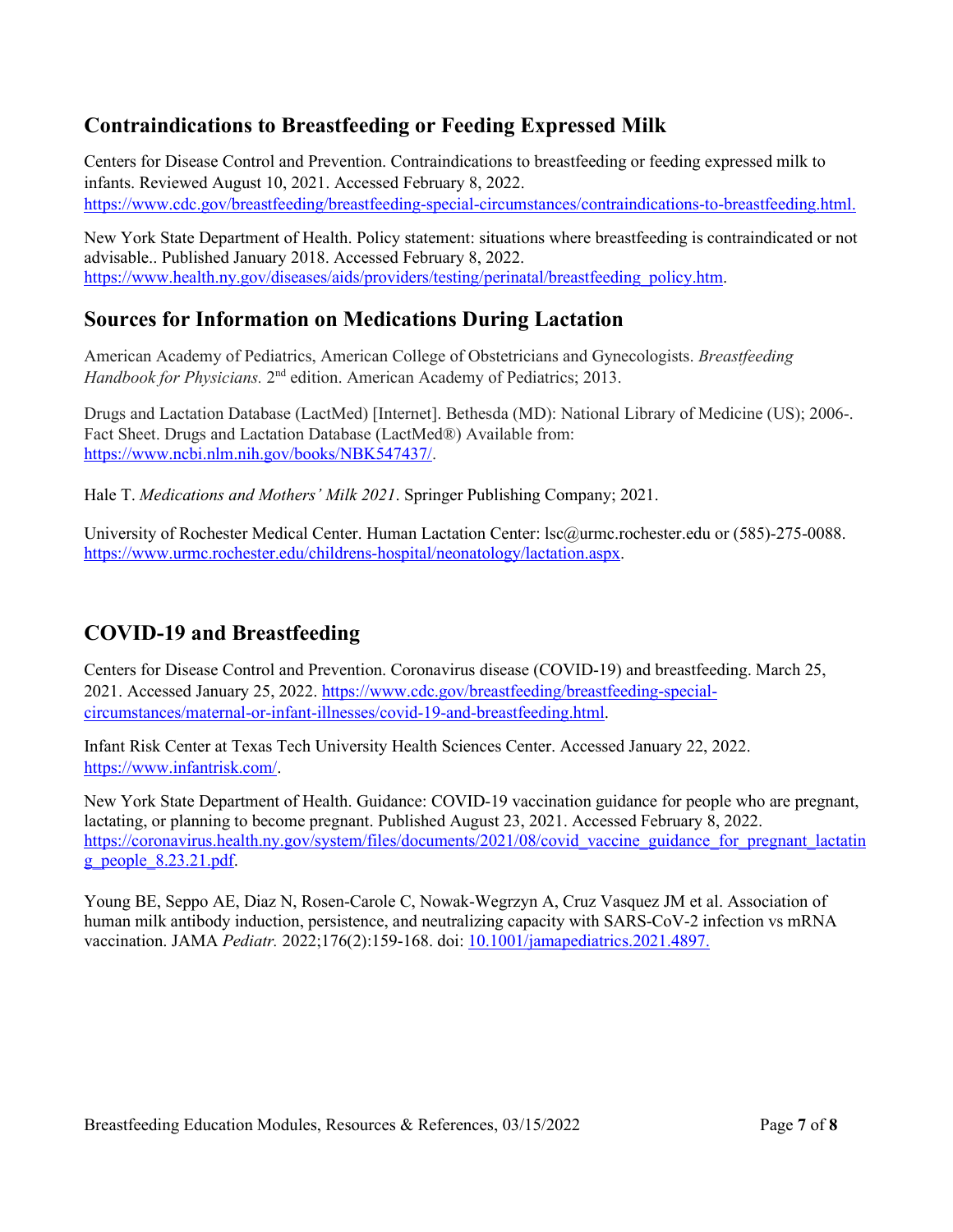## **Safe Sleep**

Feldman-Winter L, Goldsmith JP. Safe sleep and skin-to-skin care in the neonatal period for healthy term newborns. In: American Academy of Pediatrics eds. In: *Neonatal Care: A Compendium of AAP Clinical Practice Guidelines and Policies.*; 2019: 347-356. doi: [10.1542/9781610023047-part07-safe\\_sleep.](https://doi.org/10.1542/9781610023047-part07-safe_sleep)

Montgomery-Downs HE, Clawges HM, Santy EE. Infant feeding methods and maternal sleep and daytime functioning. *Pediatrics*, 2010;126(6):e1562–e1568. doi: [10.1542/peds.2010-1269.](https://doi.org/10.1542/peds.2010-1269)

New York State Department of Health. Follow the ABCs of safe sleep. Accessed January 25, 2022. [https://www.health.ny.gov/publications/0672.pdf.](https://www.health.ny.gov/publications/0672.pdf)

New York State Department of Health. Infant safe sleep toolkit. New York State Department of Health, New York State Perinatal Quality Collaborative. Published September 2022. Accessed March 1, 2022. [https://www.health.ny.gov/diseases/conditions/safesleep/docs/toolkit.pdf.](https://www.health.ny.gov/diseases/conditions/safesleep/docs/toolkit.pdf)

New York State Department of Health. Safe sleep for baby. Updated September 2020. Accessed March 1, 2022. [https://www.health.ny.gov/diseases/conditions/safesleep/.](https://www.health.ny.gov/diseases/conditions/safesleep/)

UNICEF United Kingdom, Public Health England, Basis. Lullaby trust: safer sleep for babies. Accessed January 25, 2022. [https://www.lullabytrust.org.uk/wp-content/uploads/Safer-sleep-for-babies-a-guide-for-parents-web.pdf.](https://www.lullabytrust.org.uk/wp-content/uploads/Safer-sleep-for-babies-a-guide-for-parents-web.pdf)

Wiessinger D, West D, Smith LJ, Pitman T. The Safe Sleep Seven. In: La Leche League International, *Sweet Sleep: Nighttime and Naptime Strategies for the Breastfeeding Family.* Ballantine Books; 2014. Published online November 28, 2018. Accessed January 25, 2022. [https://www.llli.org/the-safe-sleep-seven/.](https://www.llli.org/the-safe-sleep-seven/)

#### **Laws and Policies to Support, Promote and Protect Breastfeeding**

#### **Federal Health Laws**

U.S. Department of Health and Human Services, Office of Disease Prevention and Health Promotion Barraza L, Lebedevitch C, Stuebe A. The role of law and policy in assisting families to reach Healthy People's maternal, infant, and child breastfeeding Goals in the United States. Published May 4, 2020. Accessed February 8, 2022. [https://www.healthypeople.gov/sites/default/files/MICH\\_report\\_2020.05.04\\_508\\_0.pdf.](https://www.healthypeople.gov/sites/default/files/MICH_report_2020.05.04_508_0.pdf)

U.S. Department of Health and Human Services, Office of Disease Prevention and Health Promotion. Using law and policy to promote breastfeeding in the United States fact sheet. Published April 14, 2020. Accessed February 8, 2022. [https://www.healthypeople.gov/sites/default/files/MICH\\_ExecutiveSummary\\_2020.04.14\\_508.pdf.](https://www.healthypeople.gov/sites/default/files/MICH_ExecutiveSummary_2020.04.14_508.pdf)

U.S. Department of Labor: Wage and Hour Division. Break time for nursing mothers under the FLSA. Fact Sheet #73: Updated April 2018. Accessed March 1, 2022. [https://www.dol.gov/agencies/whd/fact-sheets/73-flsa-break](https://www.dol.gov/agencies/whd/fact-sheets/73-flsa-break-time-nursing-mothers)[time-nursing-mothers.](https://www.dol.gov/agencies/whd/fact-sheets/73-flsa-break-time-nursing-mothers)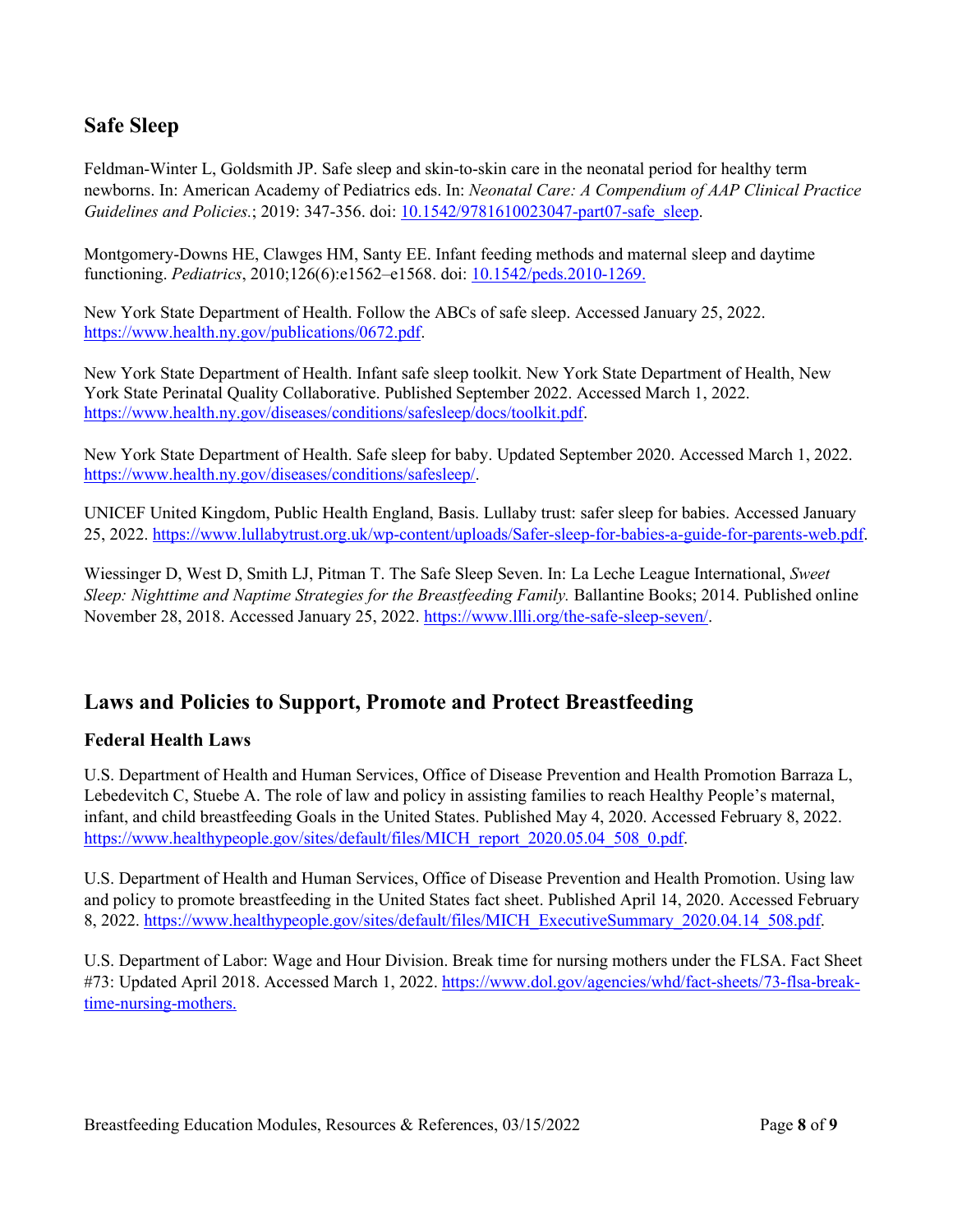#### **State Laws**

National Conference of State Legislatures. Breastfeeding state laws. August 26, 2021. Accessed February 8, 2022. [https://www.ncsl.org/research/health/breastfeeding-state-laws.aspx.](https://www.ncsl.org/research/health/breastfeeding-state-laws.aspx)

New York State Department of Labor. Fact Sheet, rights of nursing mother to pump breast milk at workinformation for employers. Accessed February 10, 2022. [https://dol.ny.gov/system/files/documents/2021/03/fact](https://dol.ny.gov/system/files/documents/2021/03/fact-sheet-rights-of-nursing-mothers-to-pump-breast-milk-at-work-information-for-employers-p709.pdf)[sheet-rights-of-nursing-mothers-to-pump-breast-milk-at-work-information-for-employers-p709.pdf.](https://dol.ny.gov/system/files/documents/2021/03/fact-sheet-rights-of-nursing-mothers-to-pump-breast-milk-at-work-information-for-employers-p709.pdf)

New York State Department of Labor. Nursing mothers in the workplace. Accessed February 10, 2022. [https://dol.ny.gov/nursing-mothers-workplace-0.](https://dol.ny.gov/nursing-mothers-workplace-0)

New York State. New York State Paid Family Leave. Accessed March 1, 2022.<https://paidfamilyleave.ny.gov/>.

New York Statewide Breastfeeding Coalition. Laws and legislation. Accessed March 1, 2022. [https://www.nysbreastfeeding.org/laws-and-legislation/.](https://www.nysbreastfeeding.org/laws-and-legislation/)

### **New York State Department of Health**

Council on Children and Families, New York State Department of Health. Multiple systems navigator website. Accessed February 10, 2022[. https://www.ccf.ny.gov/council-initiatives/nms/.](https://www.ccf.ny.gov/council-initiatives/nms/)

New York State Department of Health. Breastfeeding Friendly Child Care. Updated October 2020. Accessed January 25, 2022. [https://www.health.ny.gov/prevention/nutrition/cacfp/breastfeedingspon.htm.](https://www.health.ny.gov/prevention/nutrition/cacfp/breastfeedingspon.htm)

New York State Department of Health. Breastfeeding Mother's Bill of Rights. Revised November 2016. [https://www.health.ny.gov/publications/2028/.](https://www.health.ny.gov/publications/2028/)

New York State Department of Health. Breastfeeding promotion, protection, and support. Updated April 2021. Accessed February 8, 2022. [https://www.health.ny.gov/community/pregnancy/breastfeeding/.](https://www.health.ny.gov/community/pregnancy/breastfeeding/)

New York State Department of Health. For employers. Revised December 2015. Accessed February 10, 2022. [https://www.health.ny.gov/prevention/nutrition/wic/breastfeeding/employers.htm.](https://www.health.ny.gov/prevention/nutrition/wic/breastfeeding/employers.htm)

New York State Department of Health. For health providers: become a Breastfeeding Friendly Practice. Updated December 2020. Accessed January 22, 2022. [https://www.health.ny.gov/community/pregnancy/breastfeeding/providers/.](https://www.health.ny.gov/community/pregnancy/breastfeeding/providers/)

New York State Department of Health. Hospital maternity information: beginning 2008. Updated February 21, 2020. Accessed February 18, 2022. [https://health.data.ny.gov/Health/Hospital-Maternity-Information-Beginning-](https://health.data.ny.gov/Health/Hospital-Maternity-Information-Beginning-2008/net3-iygw)[2008/net3-iygw.](https://health.data.ny.gov/Health/Hospital-Maternity-Information-Beginning-2008/net3-iygw)

New York State Department of Health. Medicaid prenatal care standards. Updated October 2019. Accessed February 8, 2022. [https://www.health.ny.gov/health\\_care/medicaid/standards/prenatal\\_care/.](https://www.health.ny.gov/health_care/medicaid/standards/prenatal_care/)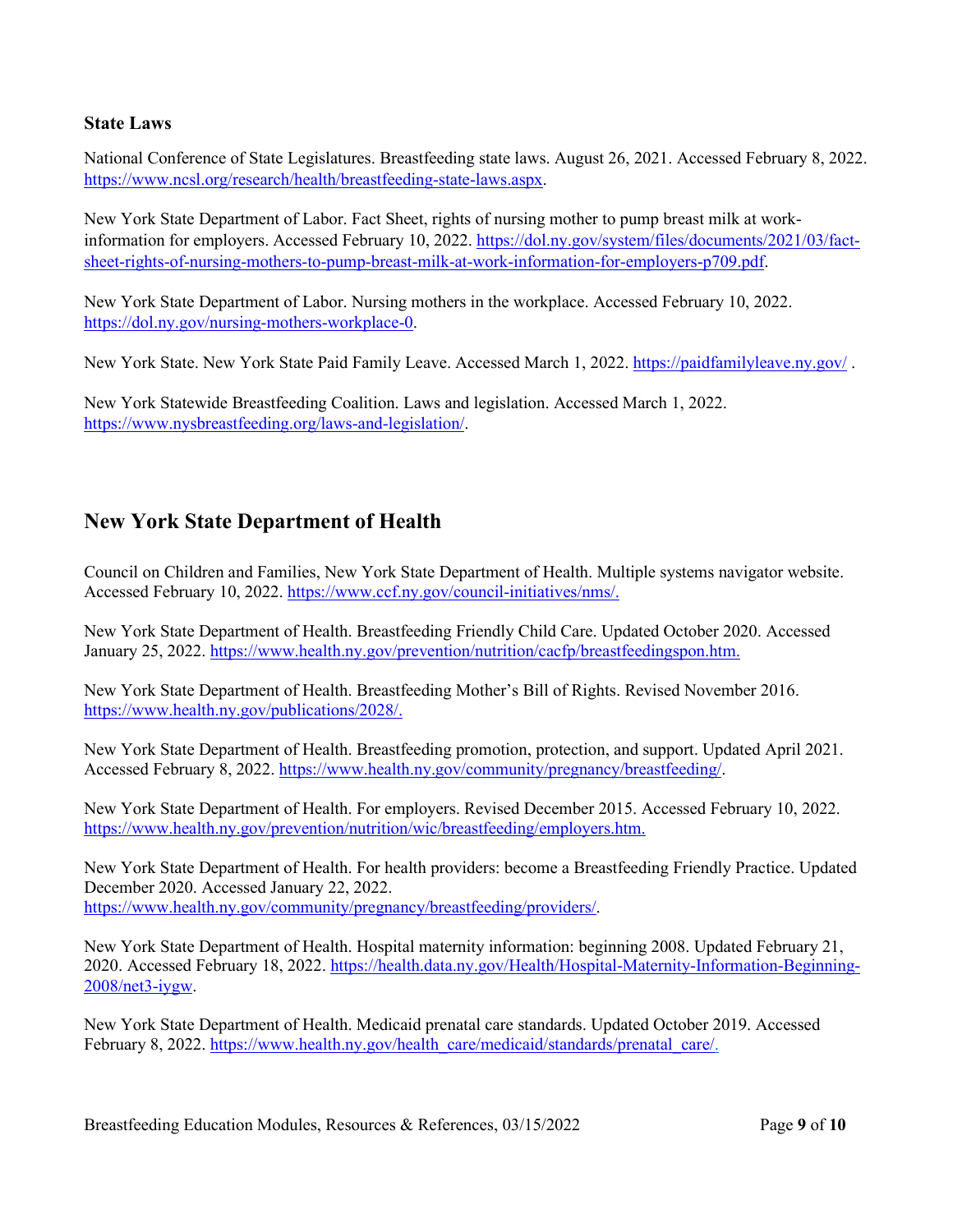New York State Department of Health. New York State prevention agenda dashboard- state level. Published January 1, 1970. Revised July 2021. Accessed February 15, 2022. [https://webbi1.health.ny.gov/SASStoredProcess/guest?\\_program=/EBI/PHIG/apps/dashboard/pa\\_dashboard&p=s](https://webbi1.health.ny.gov/SASStoredProcess/guest?_program=/EBI/PHIG/apps/dashboard/pa_dashboard&p=sh) [h.](https://webbi1.health.ny.gov/SASStoredProcess/guest?_program=/EBI/PHIG/apps/dashboard/pa_dashboard&p=sh)

New York State Department of Health. NYS CAPTA CARTA information & resources, what is a plan of safe care (POSC)? Revised November 2021. Accessed February 10, 2022. [https://www.health.ny.gov/prevention/captacara/#what\\_is\\_a\\_plan\\_of\\_safe\\_care.](https://www.health.ny.gov/prevention/captacara/#what_is_a_plan_of_safe_care)

New York State Department of Health. Revised October 2018. Accessed December 20, 2021. 2017 New York State Pediatric Nutrition Surveillance System Report [https://www.health.ny.gov/statistics/prevention/nutrition/pednss/2017/.](https://www.health.ny.gov/statistics/prevention/nutrition/pednss/2017/)

### **SLIDE REFERENCES**

Ahluwalia IB, Morrow B, Hsia, J. Why do women stop breastfeeding? Findings from the Pregnancy Risk Assesment Monitoring System. *Pediatrics.* 2005;116(6):1408-1412. doi: [10.1542/peds.2005.0013.](https://publications.aap.org/pediatrics/article-abstract/116/6/1408/62980/Why-Do-Women-Stop-Breastfeeding-Findings-From-the?redirectedFrom=fulltext)

Beauregard JL, Hamner HC, Chen J, Avila-Rodriguez W, Elam-Evans L, Perrine CG. Racial disparities in breastfeeding initiation and duration among U.S. infants born in 2015. *MMWR Morb Mortal Wkly Rep*. 2019*;68*(34):745-748. Published August 30, 2019. Accessed February 8, 2022. [https://www.cdc.gov/mmwr/volumes/68/wr/pdfs/mm6834a3-H.pdf.](https://www.cdc.gov/mmwr/volumes/68/wr/pdfs/mm6834a3-H.pdf)

Belamarich PF, Bochner RE, Racine AD. A critical review of the marketing claims of infant formula products in the United States. *Clin Pediatr (Phila)*. 2016;55(5):437-442. doi[: 10.1177/0009922815589913.](https://journals.sagepub.com/doi/10.1177/0009922815589913)

Brown A. Breastfeeding as a public health responsibility: a review of the evidence*. J Hum Nutr Diet*. 2017;30(6):759-770. doi: [10.1111/jhn.12496.](https://onlinelibrary.wiley.com/doi/10.1111/jhn.12496) 

Brown CR, Dodds L, Legge A, Bryanton J, Semenic S. Factors influencing the reasons why mothers stop breastfeeding. *Can J Public Health.* 2014;105(3):e179-85. doi: [10.17269/cjph.105.4244.](https://link.springer.com/article/10.17269/cjph.105.4244)

Centers for Disease Control and Prevention, Division of Reproductive Health. U.S. selected practice recommendations for contraceptive use, 2013: Adapted from the World Health Organization selected practice recommendations for contraceptive use, 2nd edition. *MMWR Morb Mortal Wkly Rep.* 2013;62(5):1-60. Published June 21, 2013. Accessed February 22, 2022[. https://www.cdc.gov/mmwr/pdf/rr/rr6205.pdf](https://www.cdc.gov/mmwr/pdf/rr/rr6205.pdf) .

Centers for Disease Control and Prevention. Breastfeeding report card, United States, 2020. Reviewed November 24, 2021. Accessed January 22, 2022. [https://www.cdc.gov/breastfeeding/data/reportcard.htm.](https://www.cdc.gov/breastfeeding/data/reportcard.htm)

Centers for Disease Control and Prevention. DNPAO Data, Trends and Maps: explore By topic*.* Accessed December 20, 2021.

[https://nccd.cdc.gov/dnpao\\_dtm/rdPage.aspx?rdReport=DNPAO\\_DTM.ExploreByTopic&islClass=BF&islTopic](https://nccd.cdc.gov/dnpao_dtm/rdPage.aspx?rdReport=DNPAO_DTM.ExploreByTopic&islClass=BF&islTopic=BF1&go=GO)  $\overline{=B}F1\&\text{go}=GO.$ 

Centers for Disease Control and Prevention. Rates of any and exclusive breastfeeding by state among children born in 2017 (percentage +/- half 95% confidence interval). Accessed February 22, 2022. [https://www.cdc.gov/breastfeeding/data/nis\\_data/rates-any-exclusive-bf-by-state-2017.htm](https://www.cdc.gov/breastfeeding/data/nis_data/rates-any-exclusive-bf-by-state-2017.htm)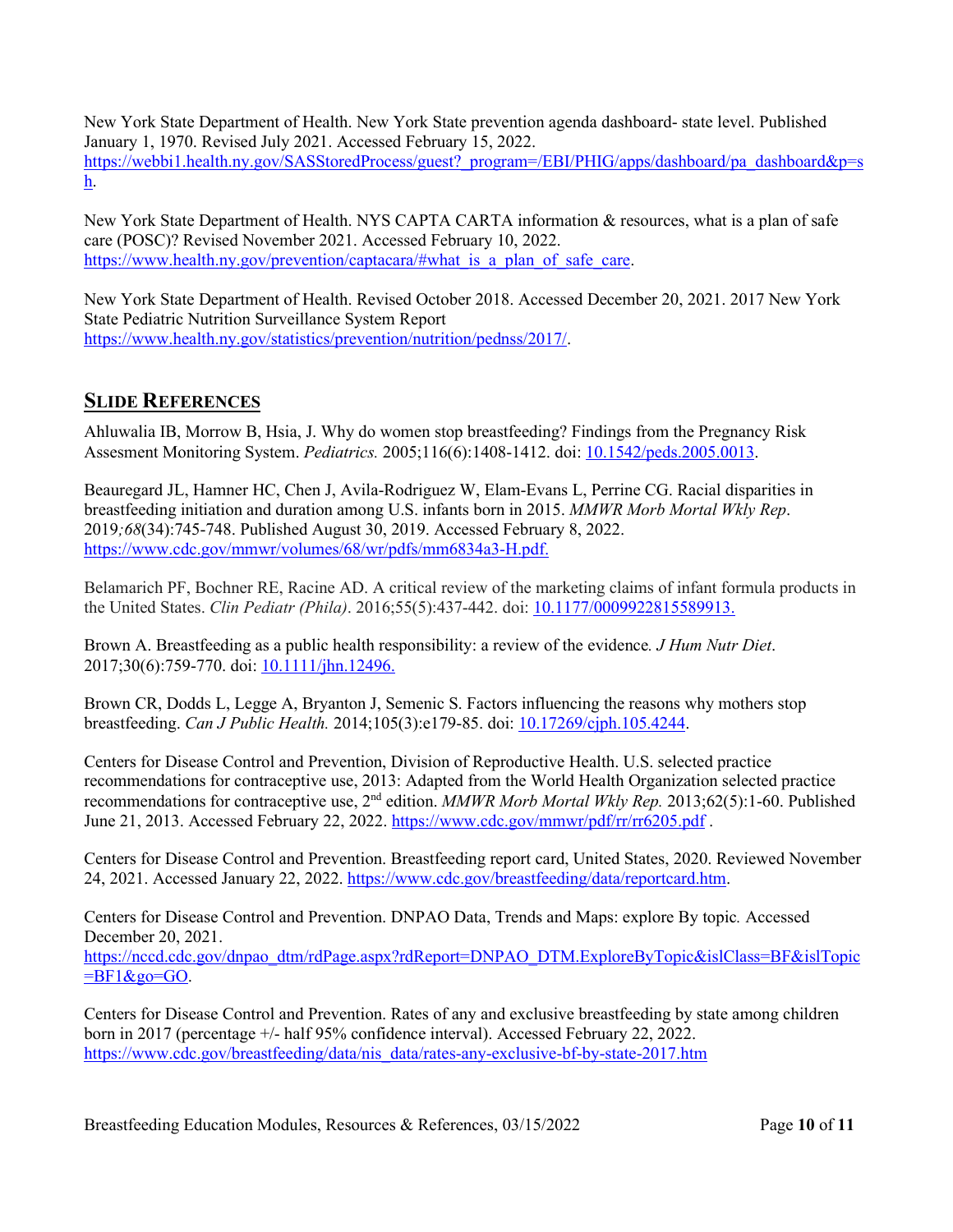Chiang KV, Li R., Anstey EH, Perrine CG. Racial and ethnic disparities in breastfeeding initiation ─ United States. *MMWR Morb Mortal Wkly Rep.* 2021;70:769–774. Published May 28, 2021. Accessed February 8, 2022. [https://www.cdc.gov/mmwr/volumes/70/wr/mm7021a1.htm.](https://www.cdc.gov/mmwr/volumes/70/wr/mm7021a1.htm)

Collaborative Group on Hormonal Factors in Breast Cancer. Breast cancer and breastfeeding: collaborative reanalysis of individual data from 47 epidemiological studies in 30 countries, including 50 302 women with breast cancer and 96 973 women without the disease. *Lancet*. 2002;*360*(9328):187–195. doi: [10.1016/s0140-](https://doi.org/10.1016/s0140-6736(02)09454-0) [6736\(02\)09454-0.](https://doi.org/10.1016/s0140-6736(02)09454-0)

Curtis KM, Tepper NK, Jatlaoui TC, Berry-Bibee E, Horton LG, Zapata LB et al. U.S. medical eligibility criteria for contraceptive use, 2016. *MMWR Morb Mortal Wkly Rep.* 2016;65(3):1-104. doi: [10.15585/mmwr.rr6503a1.](https://www.cdc.gov/mmwr/volumes/65/rr/rr6503a1.htm)

Dawodu A, Tsang RC. Maternal vitamin D status: effect on milk vitamin D content and vitamin D status of breastfeeding infants. *Adv Nutr*. 2012;3(3):353-361. doi: [10.3945/an.111.000950.](https://www.ncbi.nlm.nih.gov/pmc/articles/PMC3649470/)

DeGirolamo AN, Grumer-Strawn LM, Fein SB. Do perceived Attitudes of physicians and staff affect breastfeeding decisions. *Birth.* 2003;30(2):94-100. doi: [10.1046/j.1523-536x.2003.00227.x](https://doi.org/10.1046/j.1523-536x.2003.00227.x).

DelliFraine J, Langabeer J, Williams JF, Gong AK, Delgado RI, Gill SL. Cost comparison of Baby Friendly and non–Baby Friendly Hospitals in the United States. *Pediatrics.* 2011;127(4):e989–e994. doi: [10.1542/peds.2010-](https://doi.org/10.1542/peds.2010-1591) [1591.](https://doi.org/10.1542/peds.2010-1591)

Dillaway HE, Douma ME. Are pediatric offices "supportive" of breastfeeding? Discrepancies between mothers' and healthcare professionals' reports. *J Clin Pediatr*. 2004;43(5):417-430. doi: [10.1177/000992280404300502](https://doi.org/10.1177/000992280404300502)

Feldman-Winter L, Szucs K, Milano A, Gottschlich E, Sisk B, Schanler RJ. National trends in pediatricians' practices and attitudes about breastfeeding: 1995 to 2014. *Pediatrics.* 2017;140(4):e20171229. doi: [10.1542/peds.2017-1229.](https://doi.org/10.1542/peds.2017-1229)

Flaherman VJ, Beiler JS, Cabana MD, Paul IM. Relationship of newborn weight loss to milk supply concern and anxiety: the impact on breastfeeding duration. *Matern Child Nutr*. 2016;12(3):463-472. doi: [10.1111/mcn.12171.](https://pubmed.ncbi.nlm.nih.gov/25786348/) 

Fogg BJ. *Tiny Habits: The Small Changes That Change Everything.* 1<sup>st</sup> ed. Eamon Dolan Books; 2018.

Hernandez D. COVID related shortages right now. Popular Mechanics. Published January 18, 2022. Accessed February 15, 2022. [https://www.popularmechanics.com/culture/g38674719/covid-shortages/.](https://www.popularmechanics.com/culture/g38674719/covid-shortages/)

Hernández-Aguilar MT, Bartick M, Schreck P, Harrel C, Academy of Breastfeeding Medicine. ABM clinical protocol #7: model maternity policy supportive of breastfeeding. *Breastfeed Med*. 2018;13(9):559-574. doi: [10.1089/bfm.2018.29110.mha.](https://www.liebertpub.com/doi/10.1089/bfm.2018.29110.mha)

Holt K, Wooldridge NH, Story M, Sofka D. *Bright Futures Nutrition.* 3rd edition. American Academy of Pediatrics; 2011. Accessed January 25, 2022. <https://brightfutures.aap.org/Bright%20Futures%20Documents/BFNutrition3rdEditionSupervision.pdf>

Jenkins V, Everett BG, Steadman, M, Mollborn S*.* Breastfeeding initiation and continuation among sexual minority women. *Matern Child Health J* 25. 2021;1757–1765. doi: [10.1007/s10995-021-0218-z.](https://doi.org/10.1007/s10995-021-03218-z)

Joshi H, Fitzsimons E. Study Profile: The UK Millennium Cohort Study: the making of a multi-purpose resource for social science and policy in the UK. *Longit Life Course Stud.* 2016;7(4):409-430. doi: [10.14301/llcs.v7i4.410.](http://dx.doi.org/10.14301/llcs.v7i4.410)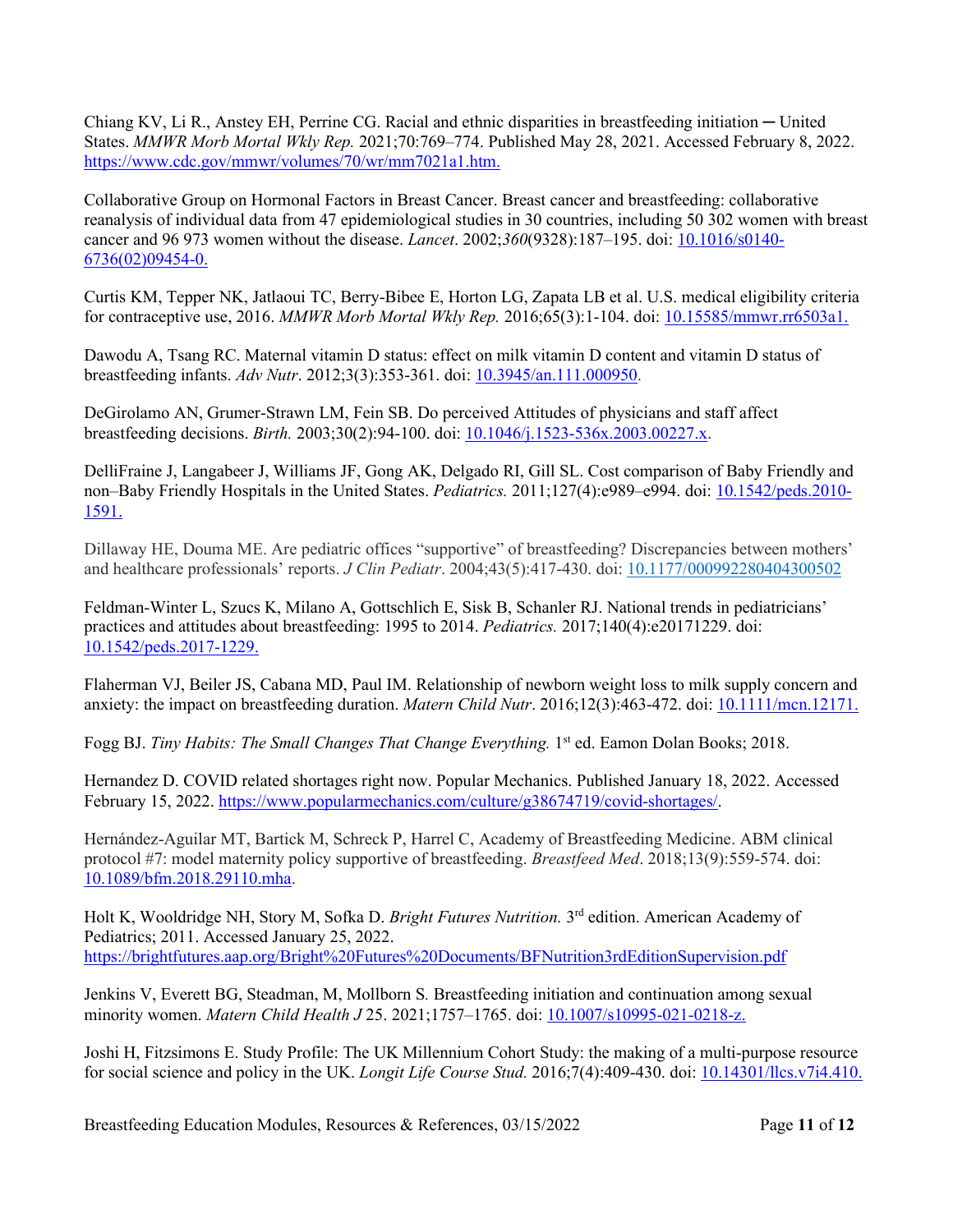Kam RL, Cullinane M, Vicendese D, Amir LH. Reliability of markers for breast hypoplasia in the early postpartum period. *J Hum Lact*. 2021;37(2):242-250. doi: [10.1177/0890334421991071.](https://journals.sagepub.com/doi/abs/10.1177/0890334421991071?journalCode=jhla)

Li R, Fein SB, Chen J, Grummer-Strawn LM. Why mothers stop breastfeeding: mothers' self-reported reasons for stopping during the first year. *Pediatrics*. 2008;122 Suppl 2:S69-S76. doi[:10.1542/peds.2008-1315i.](https://publications.aap.org/pediatrics/article-abstract/122/Supplement_2/S69/29429/Why-Mothers-Stop-Breastfeeding-Mothers-Self?redirectedFrom=fulltext)

Li R., Perrine, CG, Anstey EH, Chen J, MacGowan CA, Elam-Evans LD. Breastfeeding trends by race/ethnicity among US children born from 2009 to 2015. *JAMA Pediatr.* 2019;173(12):e193319. doi[:10.1001/jamapediatrics.2019.3319.](https://jamanetwork.com/journals/jamapediatrics/fullarticle/2753035) 

Merewood A, Bugg K, Burnham L, et al. Addressing racial inequities in breastfeeding in the Southern United States. *Pediatrics*. 2019;143(2):e20181897. doi: [10.1542/peds.2018-1897.](https://publications.aap.org/pediatrics/article/143/2/e20181897/37290/Addressing-Racial-Inequities-in-Breastfeeding-in) 

Nassi N, Piumelli R, Nardini V, Toti P, Buccoliero AM, Liccioli G et al. (2013). Sudden unexpected perinatal collapse and sudden unexpected early neonatal death. *Early Hum Dev.* 2013;89:S25–S26. doi: [10.1016/s0378-](https://doi.org/10.1016/s0378-3782(13)70087-2) [3782\(13\)70087-2.](https://doi.org/10.1016/s0378-3782(13)70087-2)

National Institutes of Health. Office of Dietary Supplements. Vitamin D: fact sheet for health professionals. Updated March 22, 2021. Accessed March 8, 2022[. https://ods.od.nih.gov/factsheets/VitaminD-Consumer/](https://ods.od.nih.gov/factsheets/VitaminD-Consumer/)

National Institutes of Health. Office of Dietary Supplements. Vitamin D: fact sheet for consumers. Updated August 17, 2021. Accessed March 8, 2022.<https://ods.od.nih.gov/factsheets/VitaminD-HealthProfessional/>

Negin J, Coffman J, Vizintin P, Raynes-Greenow C. The influence of grandmothers on breastfeeding rates: a systematic review. *BMC Pregnancy Childbirth*. 2016;16:91. Published 2016 Apr 27. doi[:10.1186/s12884-016-](https://bmcpregnancychildbirth.biomedcentral.com/articles/10.1186/s12884-016-0880-5) [0880-5.](https://bmcpregnancychildbirth.biomedcentral.com/articles/10.1186/s12884-016-0880-5)

Odom EC, Ruowei L, Scanlon KS, Perrine CG, Grummer-Strawn L. Reasons for earlier then desired cessation of breastfeeding. *Pediatrics.* 2013;131(3):e726-e732. doi: [10.1542/peds.2012-1295.](https://publications.aap.org/pediatrics/article-abstract/131/3/e726/30961/Reasons-for-Earlier-Than-Desired-Cessation-of?redirectedFrom=fulltext)

Perinatal care measures. The Joint Commission. Accessed January 22, 2022. [https://www.jointcommission.org/measurement/measures/perinatal-care/.](https://www.jointcommission.org/measurement/measures/perinatal-care/)

Piwoz EG, Huffman SL. The impact of marketing of breast-milk substitutes on WHO-recommended breastfeeding practices. *Food Nutr Bull*. 2015;36(4):373-386. doi: [10.1177/0379572115602174.](https://journals.sagepub.com/doi/10.1177/0379572115602174)

Rosen-Carole C, Allen K, Fagnano M, Dozier A, Halterman J. Mothers' concerns for personal safety and privacy while breastfeeding: an unexplored phenomenon. *Breastfeed Med*. 2018;13(3):181-188. doi[:10.1089/bfm.2017.0187.](https://www.liebertpub.com/doi/10.1089/bfm.2017.0187)

Standish KR, Parker MG. Social determinants of breastfeeding in the United States. *Clin Ther*. 2021. doi: [10.1016/j.clinthera.2021.11.010.](https://doi.org/10.1016/j.clinthera.2021.11.010)

Tepper NK, Curtis KM, Cox S, Whiteman MK. Update to U.S. medical eligibility criteria for contraceptive use, 2016: updated recommendations for the use of contraception among women at high risk for HIV infection, *MMWR Morb Mortal Wkly.* 2020;69(14):405-410. doi: [10.15585/mmwr.mm6914a3.](https://www.cdc.gov/mmwr/volumes/69/wr/mm6914a3.htm) 

Vitamin D. Breastfeeding. Centers for Disease Control and Prevention. Reviewed July 2, 2021. Accessed March 8, 2022. [https://www.cdc.gov/breastfeeding/breastfeeding-special-circumstances/diet-and-micronutrients/vitamin](https://www.cdc.gov/breastfeeding/breastfeeding-special-circumstances/diet-and-micronutrients/vitamin-d.html)[d.html](https://www.cdc.gov/breastfeeding/breastfeeding-special-circumstances/diet-and-micronutrients/vitamin-d.html) 

Breastfeeding Education Modules, Resources & References, 03/15/2022 Page **12** of **13**